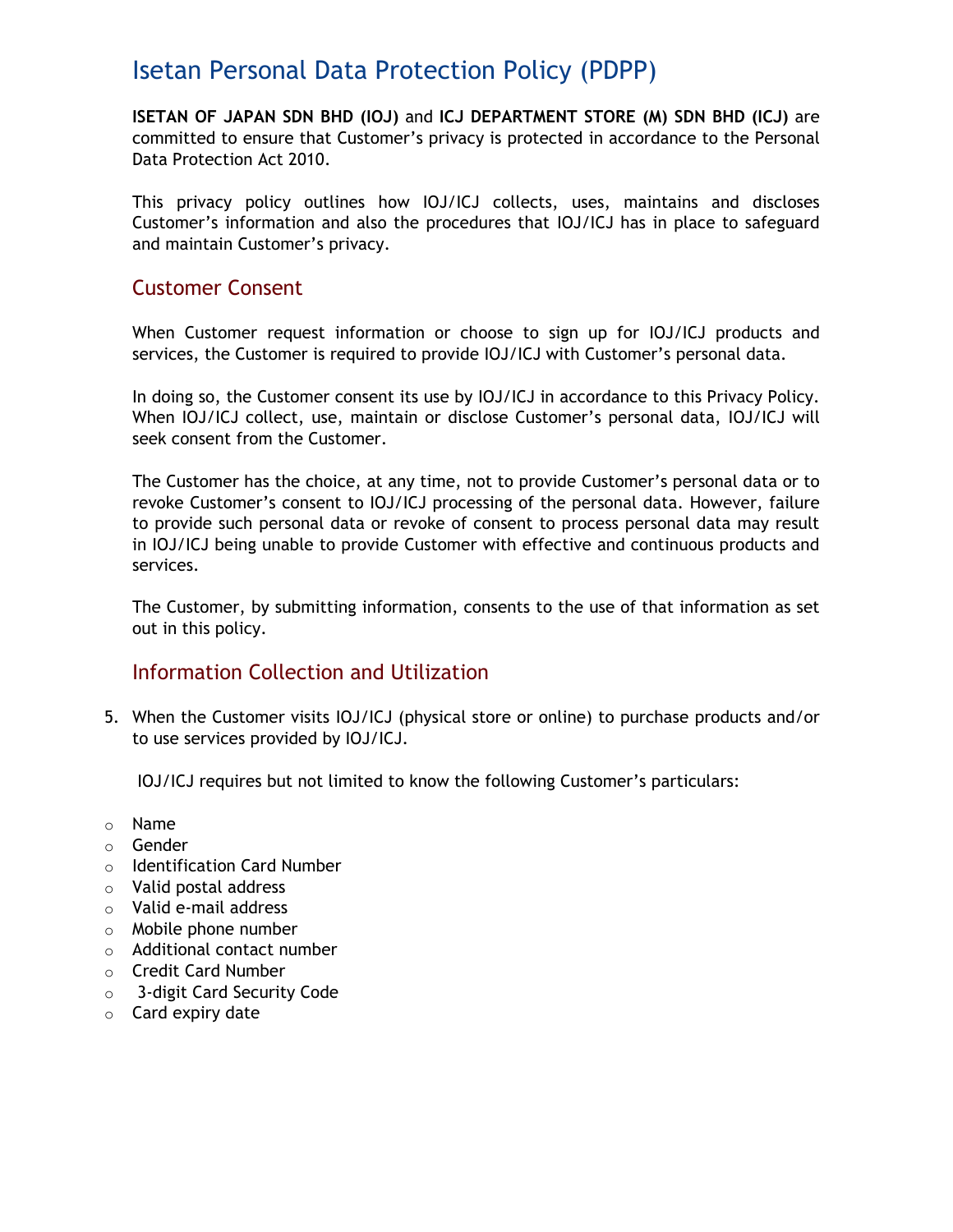The personal data IOJ/ICJ gathers can be either obligatory or voluntary.

a. Obligatory Data; Personal data which are required in order to provide Customer with products or services.

b. Voluntary Data; Personal data are not mandatory data which without can still allow Customer to obtain products or services from IOJ/ICJ.

Obligatory and voluntary personal data differ from each products and services and will be indicated in the application forms.

- 6. The purpose of collecting these information is as below:
	- a. To process the Customer's registration with IOJ/ICJ and to administer the Customer's account.
	- b. To process any query, feedback, orders, transactions or applications that the Customer may make;
	- c. To resolve disputes or troubleshoot problems;
	- d. To send Customer, information regarding IOJ/ICJ s products and/or services;
	- e. For Customer's identity verification purpose;
	- f. To obtain Customer's views and/or comments regarding products and/or services provided by IOJ/ICJ ; and
	- g. To carry out marketing analysis and to make general improvements to IOJ/ICJ website and internal Customer database. This relevant information may then be used by IOJ/ICJ its authorized subsidiaries, agents or authorized sub-contractors to provide the Customer with the information, products and/or services requested by the Customer.
	- h. The credit card information will also be provided to IOJ/ICJ authorized payment processing companies for the purpose of processing any orders made by the Customer.

In addition, IOJ/ICJ may also use Customer's personal data for the fulfillment of any regulatory requirements as per the law and regulations.

IOJ/ICJ obtains personal data in various ways as below:

- a. When Customer sign-up/registers as a Member via filling the registration form in I-Online website, IOJ/ICJ website and physical forms at any I-Clubs;
- b. When Customer contacts IOJ/ICJ entities via communication methods such as physical store walk-in inquiry, online feedback forms, emails, letters, telephone calls or social media private messages. For telephone calls, please be informed that phone calls may be recorded for quality assurance, training and security purposes;
- c. From analysis of Customer's transactions (e.g. payment history records);
- d. When Customer participate in customer surveys, sign-up for competitions or promotions; and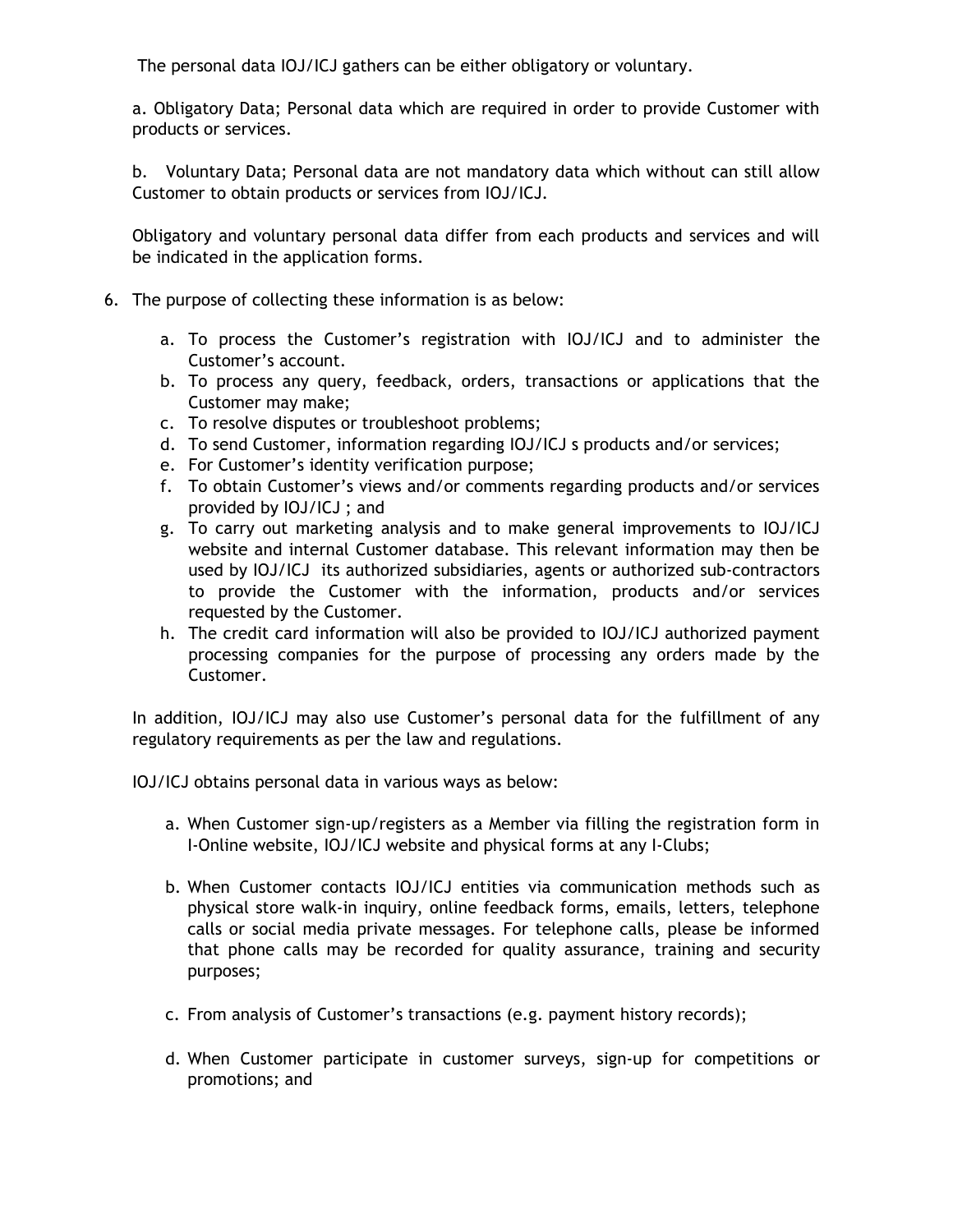e. When IOJ/ICJ obtain any data and information from authorized subsidiaries, third party (e.g. credit reference agencies, regulatory, enforcement agencies, employers, joint account holders, guarantors, legal representatives)

IOJ/ICJ may also use aggregate information and statistics for the purposes of monitoring website usage in order to help IOJ/ICJ develop the website and IOJ/ICJ products and services and may provide such aggregate information to third parties. These statistics will not include information that can be used to identify any individual.

## Information Disclosure

From time to time IOJ/ICJ may provide the Customer's information to its customer service agencies for research and analysis purposes so that IOJ/ICJ can monitor and improve the services provided by IOJ/ICJ.

IOJ/ICJ or its subsidiaries, agents and sub-contractors may contact the Customer by post, e-mail or telephone to ask the Customer for their feedback and comments on Isetan's products and/or services.

IOJ/ICJ may also wish to provide the Customer with information about special features of the website or any other products or services or related information from its subsidiaries or third parties IOJ/ICJ thinks may be of interest to the Customer.

If the Customer would rather not receive this information, the Customer may inform IOJ/ICJ by methods of physical store walk-in, telephone calls or emails.

IOJ/ICJ may also provide Customer's information to a third party authorized by the Customer. However IOJ/ICJ retains the discretion to reject any request deemed with suspicion and with not solid proof of authorization.

IOJ/ICJ may also provide the Customer's information if required by law to do so or where requested by regulatory agencies or to their professional advisers where reasonably necessary for the performance of their professional services.

#### Information Automatically Collected From The Customer's Computer

When the Customer visits I-Online or IOJ/ICJ website, IOJ/ICJ web server automatically records the Customer's IP address. This IP address is not linked to any of the Customer's personal information. IOJ/ICJ use IP addresses to help IOJ/ICJ administer the website and to collect demographic information for aggregation purposes.

Generally IOJ/ICJ do not link Customer's IP address to anything that enables identification of a Customer's identity and location possible unless it is required by law and regulation.

IOJ/ICJ may also gather other non-personal information (from which IOJ/ICJ cannot identify the Customer) such as the type of the Customer's internet browser which Isetan will use to provide the Customer with a more effective service.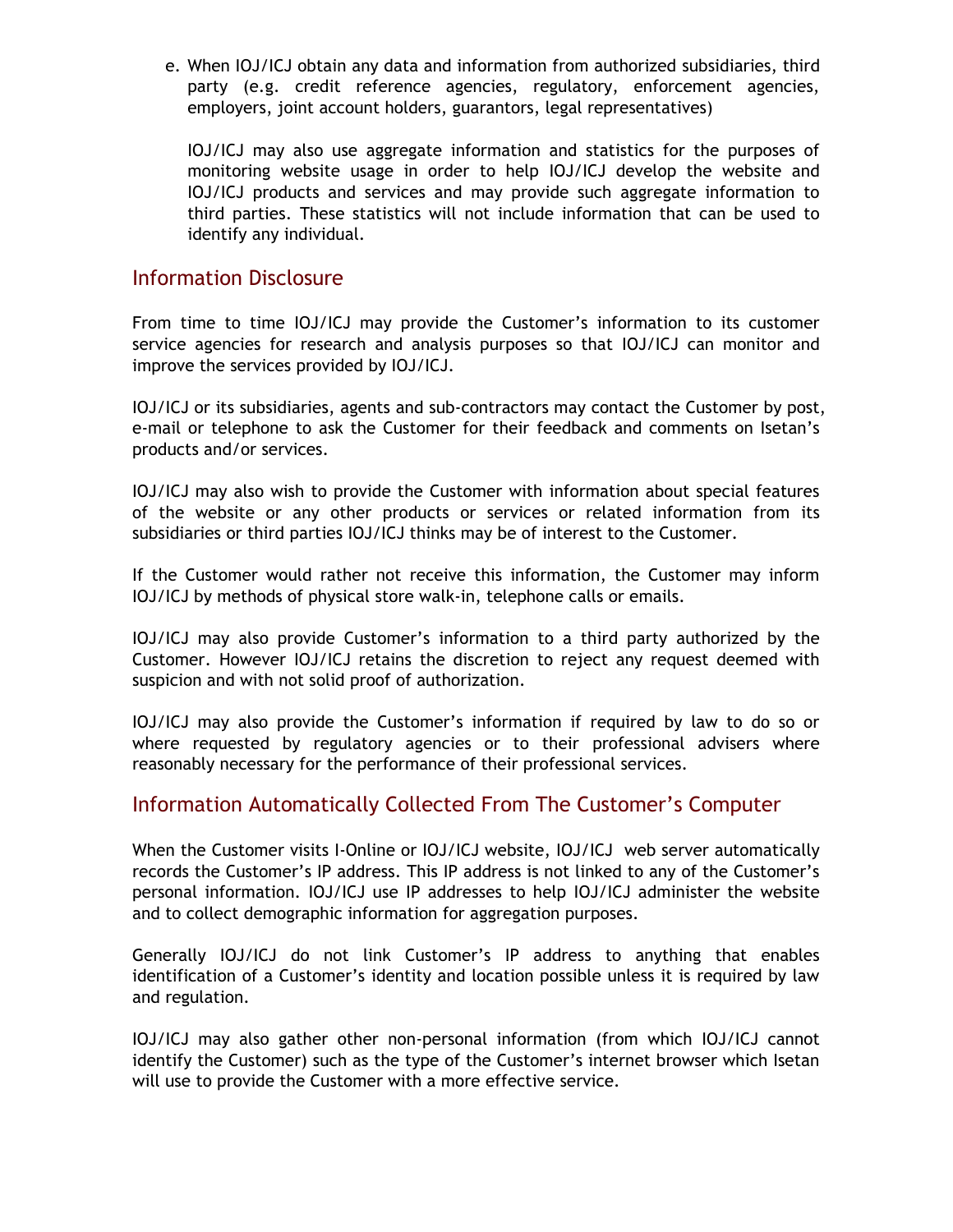## **IOJ/ICJ Use of Cookies and Other Information Gathering Technologies**

IOJ/ICJ may store some information (commonly known as a "cookie") on the Customer's computer. Cookies are pieces of information that a website transfers to the Customer's hard drive to store and sometimes track information about the Customer. Cookies are specific to the server that created them and cannot be accessed by other servers, which means that they cannot be used to track the Customer's movements around the web.

Passwords and credit card numbers are not stored in cookies. A cookie helps the Customer get the best out of the website and helps IOJ/ICJ to provide the Customer with a more customized service. IOJ/ICJ use cookies so that the Customer does not have to re-enter the Customer's details each time the Customer visits the website and to track how the website is used and to improve and update IOJ/ICJ content.

Notwithstanding the above, the Customer can block or erase cookies from the Customer's computer if the Customer wants to by referring to the documentation contained in the Customer's browser.

# How **(IOJ)/ (ICJ)** Protects the Customer's Information

IOJ/ICJ has implemented technology and policies to safeguard the Customer's privacy from unauthorized access and improper use. Isetan uses secure server software to encrypt any financial information the Customer needs to input before it is sent to IOJ/ICJ

IOJ/ICJ also keeps the Customer's information confidential. The internal procedures of IOJ/ICJ cover the storage, access, and disclosure of the Customer's information, including, but not limited to limiting access to the Customer's information to those employees or agents who IOJ/ICJ believes have reasonable need to use the information to provide products and/or services to the Customer, or to perform their jobs.

#### Sale Of Business

If this business is sold or integrated with another business, the Customer's details may be disclosed to IOJ/ICJ advisers and any prospective purchasers and their advisers and will be passed on to the new owners of the business.

#### Updating of the Customer's Details

If there is any change in the information that the Customer has provided to Isetan, for example if the Customer changed e-mail address, names or payment details or if the Customer wishes to cancel the registration, please let us know the correct details by informing us personally via store walk-in, telephone calls or emails.